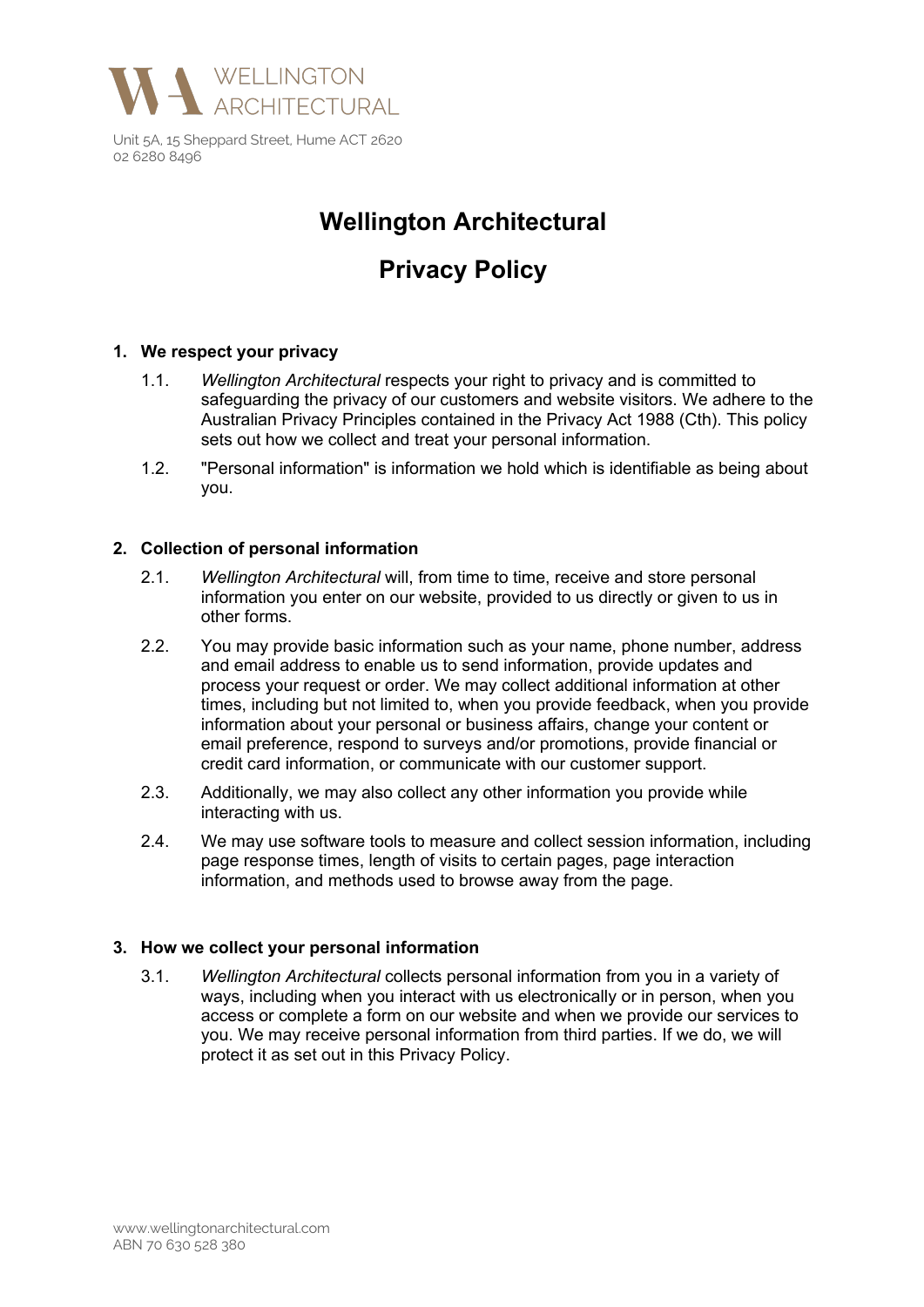

#### **4. Use of your personal information**

- 4.1. *Wellington Architectural* may use personal information collected from you to provide you with information, updates, ongoing customer assistance, technical support and our services. We may also make you aware of new and additional products, services and opportunities available to you. We may use your personal information to improve our products and services and better understand your needs.
- 4.2. *Wellington Architectural* may contact you by a variety of measures including, but not limited to telephone, email, sms or postal mail.

#### **5. Disclosure of your personal information**

- 5.1. We may disclose your personal information to any of our employees, officers, insurers, professional advisers, agents, suppliers or subcontractors insofar as reasonably necessary for the purposes set out in this Policy. Personal information is only supplied to a third party when it is required for the delivery of our products or services.
- 5.2. We may from time to time need to disclose personal information to comply with a legal requirement, such as a law, regulation, court order, subpoena, warrant, in the course of a legal proceeding or in response to a law enforcement agency request.
- 5.3. We may also use your personal information to protect the copyright, trademarks, legal rights, property or safety of *Wellington Architectural*, www.wellingtonarchitectural.com, its customers or third parties.
- 5.4. Information that we collect may from time to time be stored, processed in or transferred between parties located in countries outside of Australia.
- 5.5. If there is a change of control in our business or a sale or transfer of business assets, we reserve the right to transfer to the extent permissible at law our user databases, together with any personal information and non-personal information contained in those databases. This information may be disclosed to a potential purchaser under an agreement to maintain confidentiality. We would seek to only disclose information in good faith and where required by any of the above circumstances.
- 5.6. By providing us with personal information, you consent to the terms of this Privacy Policy and the types of disclosure covered by this Policy. Where we disclose your personal information to third parties, we will request that the third party follow this Policy regarding handling your personal information.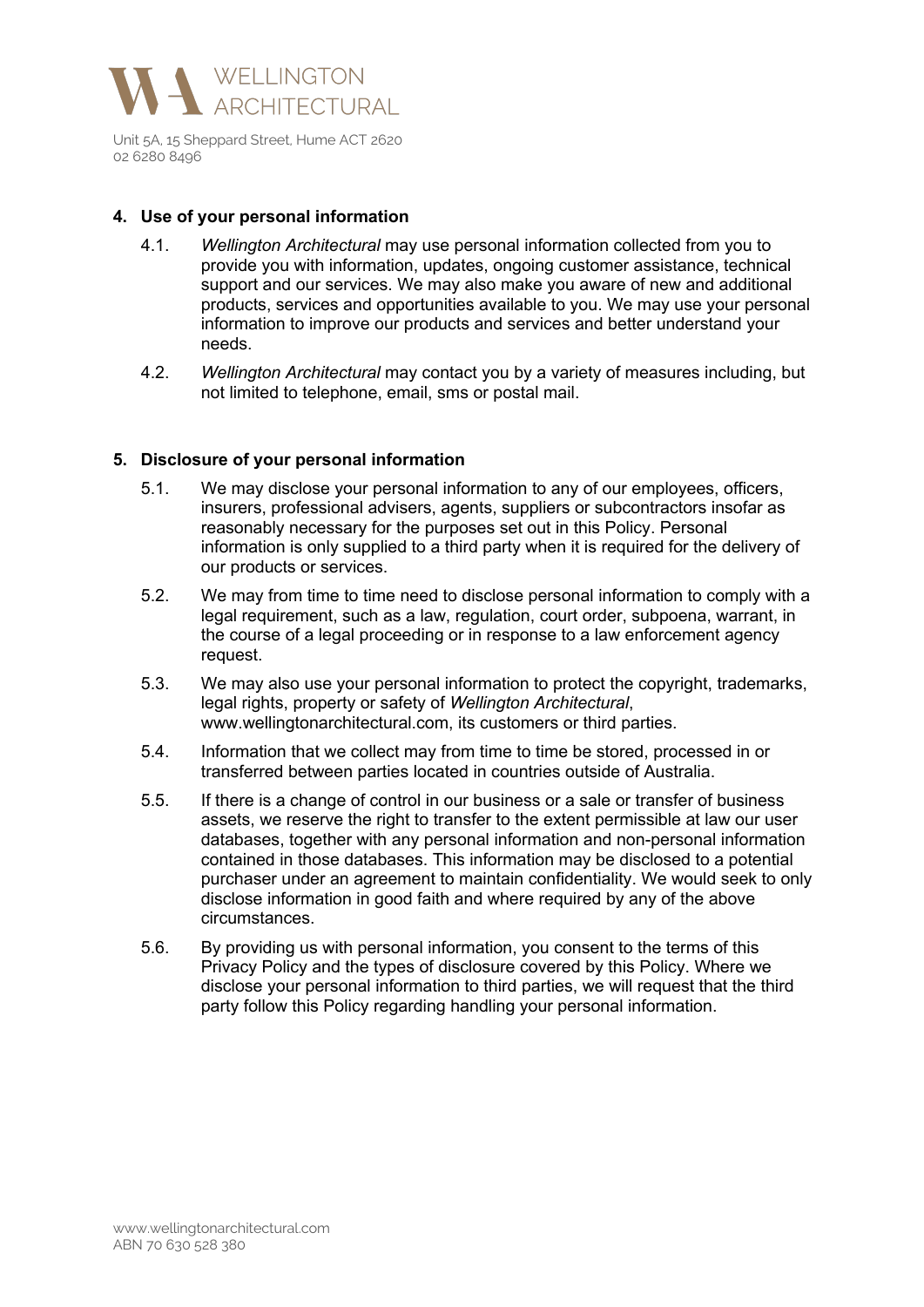

#### **6. Security of your personal information**

- 6.1. *Wellington Architectural* is committed to ensuring that the information you provide to us is secure. In order to prevent unauthorised access or disclosure, we have put in place suitable physical, electronic and managerial procedures to safeguard and secure information and protect it from misuse, interference, loss and unauthorised access, modification and disclosure.
- 6.2. The transmission and exchange of information is carried out at your own risk. We cannot guarantee the security of any information that you transmit to us, or receive from us. Although we take measures to safeguard against unauthorised disclosures of information, we cannot assure you that personal information that we collect will not be disclosed in a manner that is inconsistent with this Privacy Policy.
- 6.3. *Wellington Architectural* company website is hosted on the Wix.com platform. Wix.com provides us with the online platform that allows us to sell our products and services to you. Your data may be stored through Wix.com's data storage, databases and the general Wix.com applications. They store your data on secure servers behind a firewall

#### **7. Access to your personal information**

- 7.1. You may request details of personal information that we hold about you in accordance with the provisions of the Privacy Act 1988 (Cth). A small administrative fee may be payable for the provision of information. If you would like a copy of the information, which we hold about you or believe that any information we hold on you is inaccurate, out of date, incomplete, irrelevant or misleading, please email us at info@wellingtonarchitectural.com
- 7.2. If you don't want us to process your data anymore, please contact us at info@wellingtonarchitectural.com
- 7.3. We reserve the right to refuse to provide you with information that we hold about you, in certain circumstances set out in the Privacy Act.

#### **8. Questions or Complaints about privacy**

8.1. If you have any questions or complaints about our privacy practices, please feel free to send details of your complaints to *Wellington Architectural* by e-mail to info@wellingtonarchitectural.com. We take complaints very seriously and will respond shortly after receiving written notice of your complaint.

#### **9. Changes to Privacy Policy**

9.1. We reserve the right to modify this privacy policy at any time. All modifications will take effect immediately upon their posting on our website. Please check back from time to time to review our Privacy Policy.